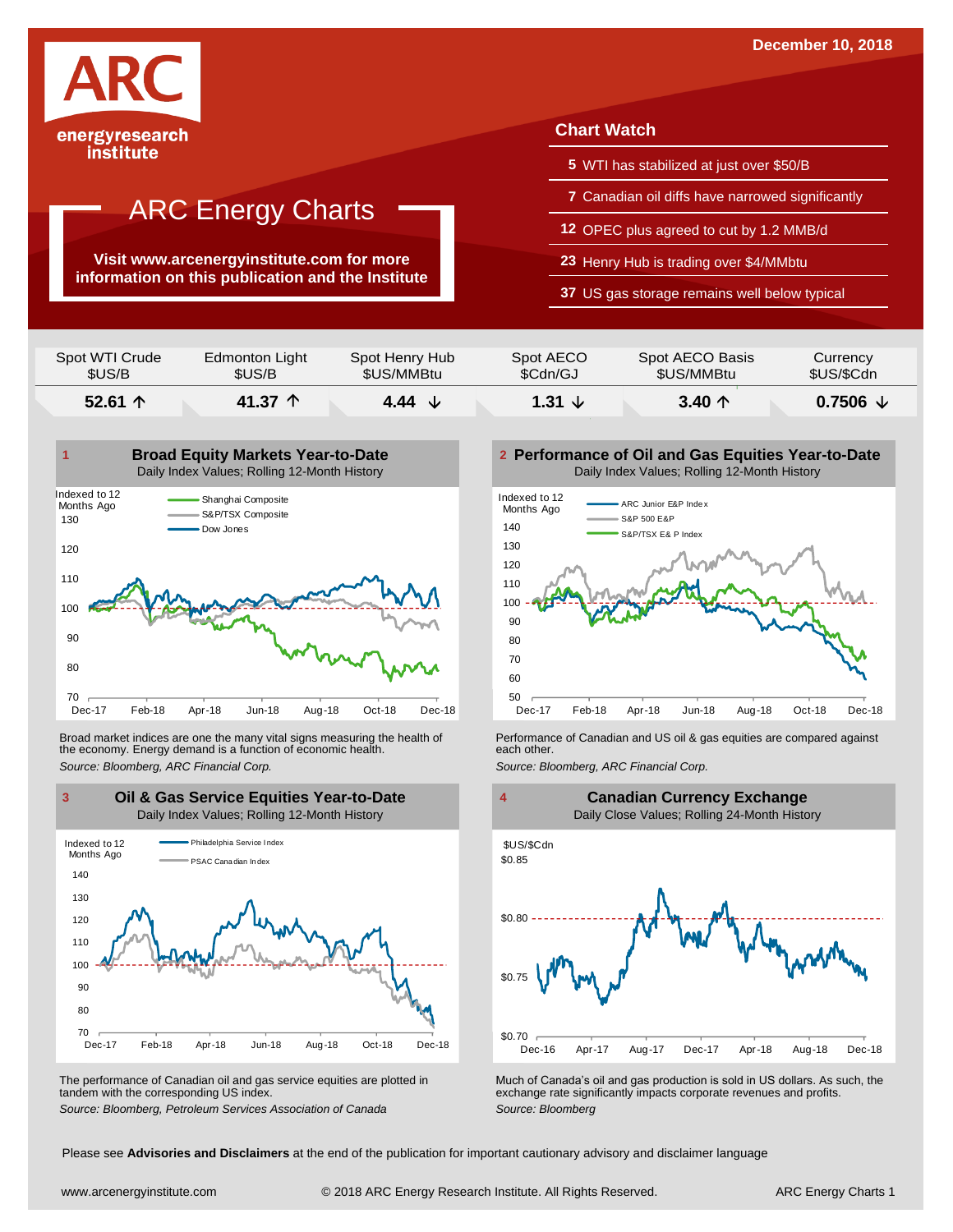

**Crude Oil**

**WTI Crude Oil Price and Differential to Brent** Near-Month WTI and Brent Differential; Rolling 12-Month History 



North American crude oil prices can sometimes disconnect from global prices depending on regional supply and demand dynamics. *Source: Bloomberg*

#### **Canadian Heavy Oil Price Differential to WTI 8** Western Canadian Select (WCS) Differential; Rolling 12-Month History



The differential should reflect quality differences and transportation costs. Greater discounts can result from infrastructure or refinery outages. *Source: Bloomberg*



Rail is expected to grow as the pipelines have hit the limit for moving additional barrels of crude oil, and supply is still growing.

*Source: National Energy Board*



Forward prices for WTI are plotted against months in the calendar year. Years are distinguished by color and symbol coding. *Source: Bloomberg*

#### **Canadian Light Crude Oil Price Differential to WTI** WTI and Edmonton Light differential; Rolling 12-Month History



The differential should reflect the transportation cost from Alberta to Cushing. Greater discounts can result from infrastructure or refinery outages. *Source: Bloomberg*



The advancement of drilling and completion methods is increasing US crude oil production.

*Source: Bloomberg, U.S. Energy Information Administration*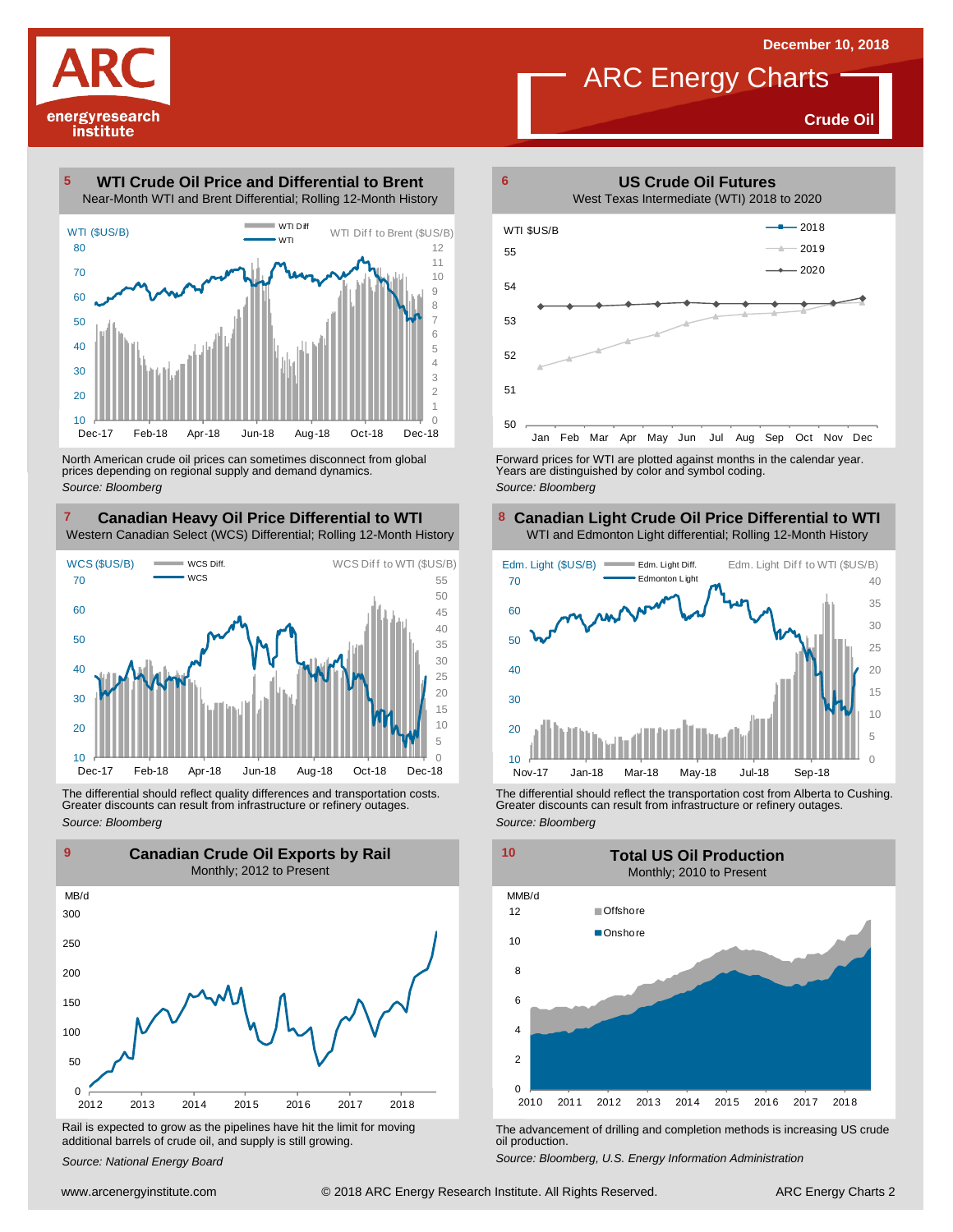**Crude Oil**





Most of Canada's oil production comes from Alberta; split between oil sands and conventional production. Most of Canada's oil production comes from Alberta; split between oil **Source:** OPEC's production levels relative to its sustainable and spare capacity<br>
Source: Alberta *Energy Regulator*<br>
Source: Petroleum Intelligence We



Negative numbers indicate a global crude shortfall, while positive numbers indicate an oversupply.

*Source: International Energy Agency*



Crude oil imports from Canada are taking market share from overseas imports.



ARC Energy Charts



influences global crude prices.

*Source: Petroleum Intelligence Weekly*



Long contracts take the position that WTI oil price will increase, while short contracts expect a decline.

*Source: Bloomberg, U.S. Commodity Futures Trading Commission*

**16 US Exports of Crude Oil and Refined Products** Weekly Data; 2013 to Present



Um-13 Jan-14 Jan-15 Jan-16 Jan-17 Jan-18<br>
Crude oil imports from Canada are taking market share from overseas<br>
imports.<br>
Source: U.S. Energy Information Administration<br>
www.arcenergyinstitute.com © 2018 ARC Energy Research *S*rude oil imports from Canada are taking market share from overseas The US exports more refined products than crude oil. With the rapid growth of imports.<br> *Source: U.S. Energy Information Administration*<br>
Source: U.S. E tight oil, most export growth should come from crude oil exports. *Source: U.S. Energy Information Administration*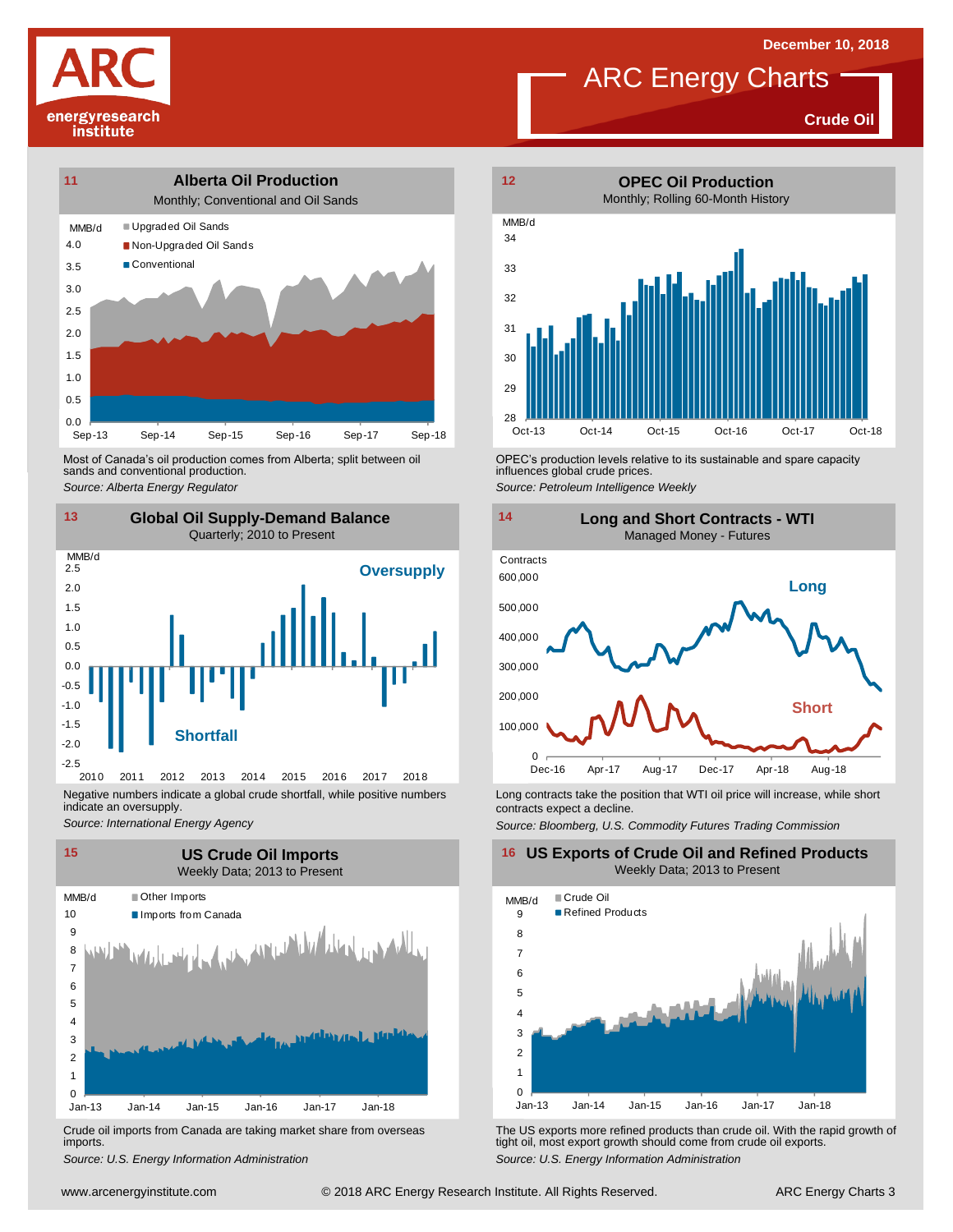**Crude Oil**

# energyresearch institute





Jan Feb Mar Apr May Jun Jul Aug Sep Oct Nov Dec Refinery utilization rates change the supply of refined products, impacting price. Utilization for the current year is blue.



Tracking US oil drilling by major play provides insight into the composition of US oil supply and growth trends.



ARC Energy Charts



Refinery utilization rates change the supply of refined products, impacting<br>
price. Utilization for the current year is blue.<br>
Source: U.S. Energy Information Administration<br>
Source: U.S. Energy Information Administration<br>



Tracking US oil drilling by major play provides insight into the composition of<br>US oil supply and growth trends.<br>Source: Baker Hughes<br>Source: Baker Hughes

### **Daily NGL Prices as a % of Edmonton Light** Propane & Butane Spot Prices at Edmonton, AB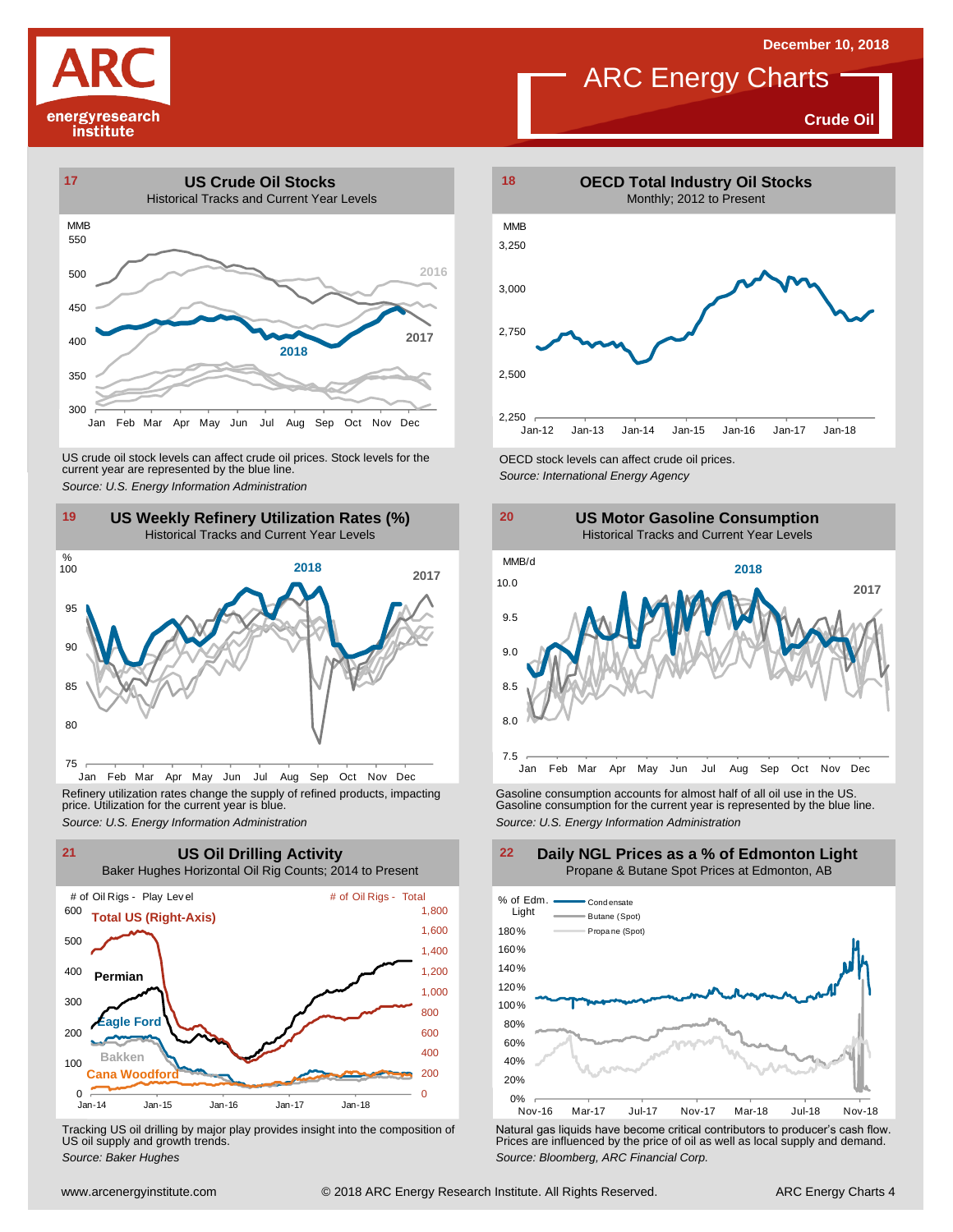**US Natural Gas Futures**

**Natural Gas**

energyresearch institute

**23 Near-Month North American Natural Gas Prices 24** Daily Prices; Rolling 12-Month History



Near-month prices at AECO track Henry Hub prices, the exchange rate and the cost of transportation. Local factors can also affect price. *Source: Bloomberg*



Long contracts take the position that Henry Hub gas price will increase, while short contracts expect a decline. *Source: U.S. Commodity Futures Trading Commission* AECO forward prices mimic Henry Hub futures minus <sup>a</sup> differential. *Source: Bloomberg*



International natural gas prices strongly impact the economics of proposed LNG projects.

*Source: Bloomberg, Japanese Ministry of Economy, Trade and Industry*



Forward contract prices are plotted against months in the calendar year.<br>Years are distinguished by color and symbol coding. *Source: Bloomberg*





## **US Coal and Natural Gas Power Generation Cost** Converted to a \$/MWh Equivalent



This graph illustrates when it may be economic to begin coal-gas switching in power generation. Average power plant efficiencies are assumed. *Source: Bloomberg*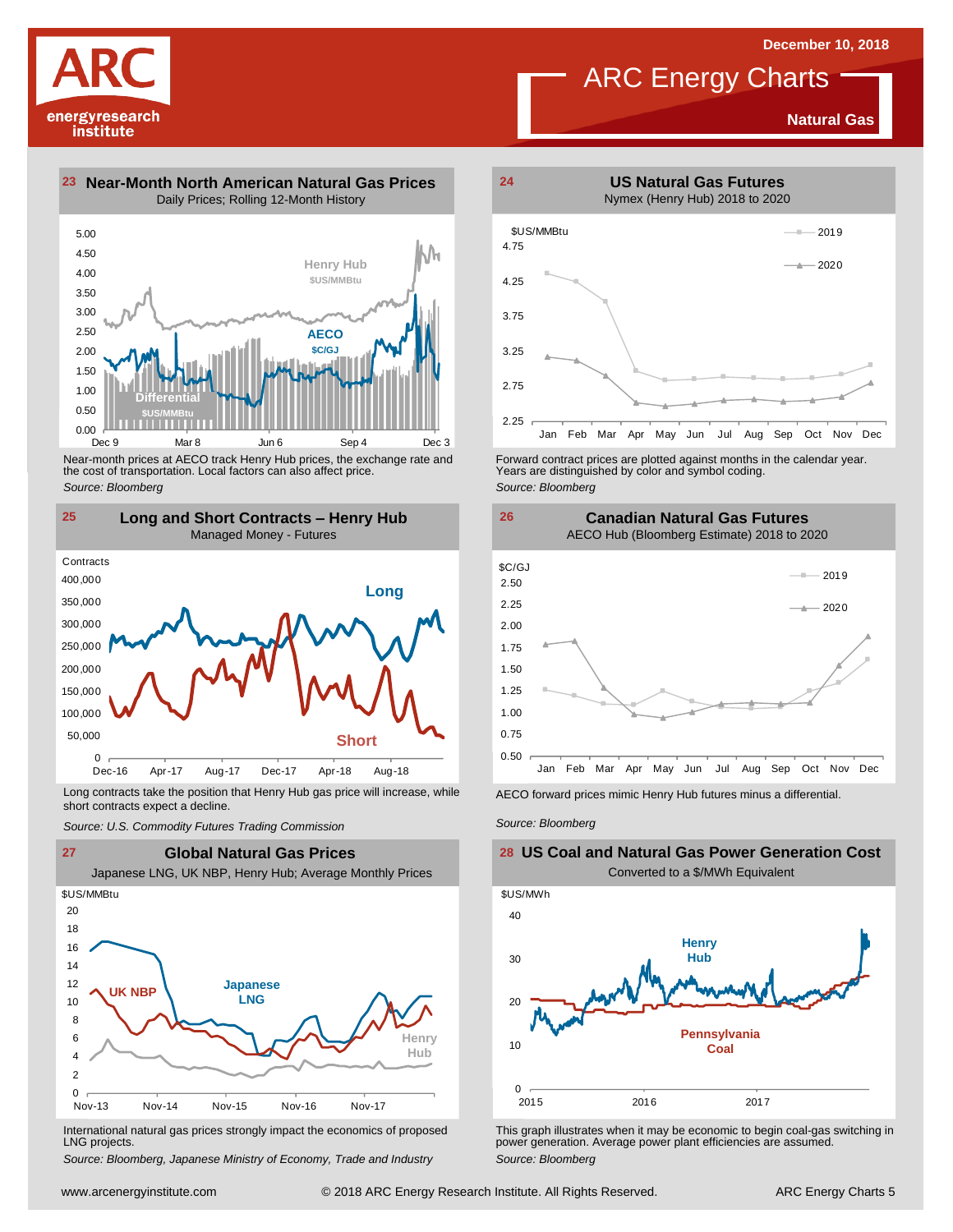

## **ARC Energy Charts December 10, 2018**

**Natural Gas**



North America has an integrated natural gas market. Prices are determined by regional supply and demand, and pipeline flows. *Source: Bloomberg*



The ability of gas producers to move gas out of the WCSB to eastern markets and the US is <sup>a</sup> major factor in local natural gas prices.

1 2 3 4 5 6 7 8  $\overline{9}$ 10 Jan Feb Mar Apr May Jun Jul Aug Sep Oct Nov Dec Bcf /d **US Natural Gas Exports – Excluding Canada** Daily; Historical Tracks and Current Year Levels **2017 2016 2018**

Using the Marchine Mar Apr May Jun Jul Aug Sep Oct Nov Dec The ability of gas producers to move gas out of the WCSB to eastern<br>
markets and the US is a major factor in local natural gas prices.<br>
Source: Various Pipeline Co The ability of gas producers to move gas out of the WCSB to eastern<br>
markets and the US is a major factor in local natural gas prices.<br>
Source: Various Pipeline Companies<br>
Source: Bentek<br>
Source: Bentek<br>
Source: Bentek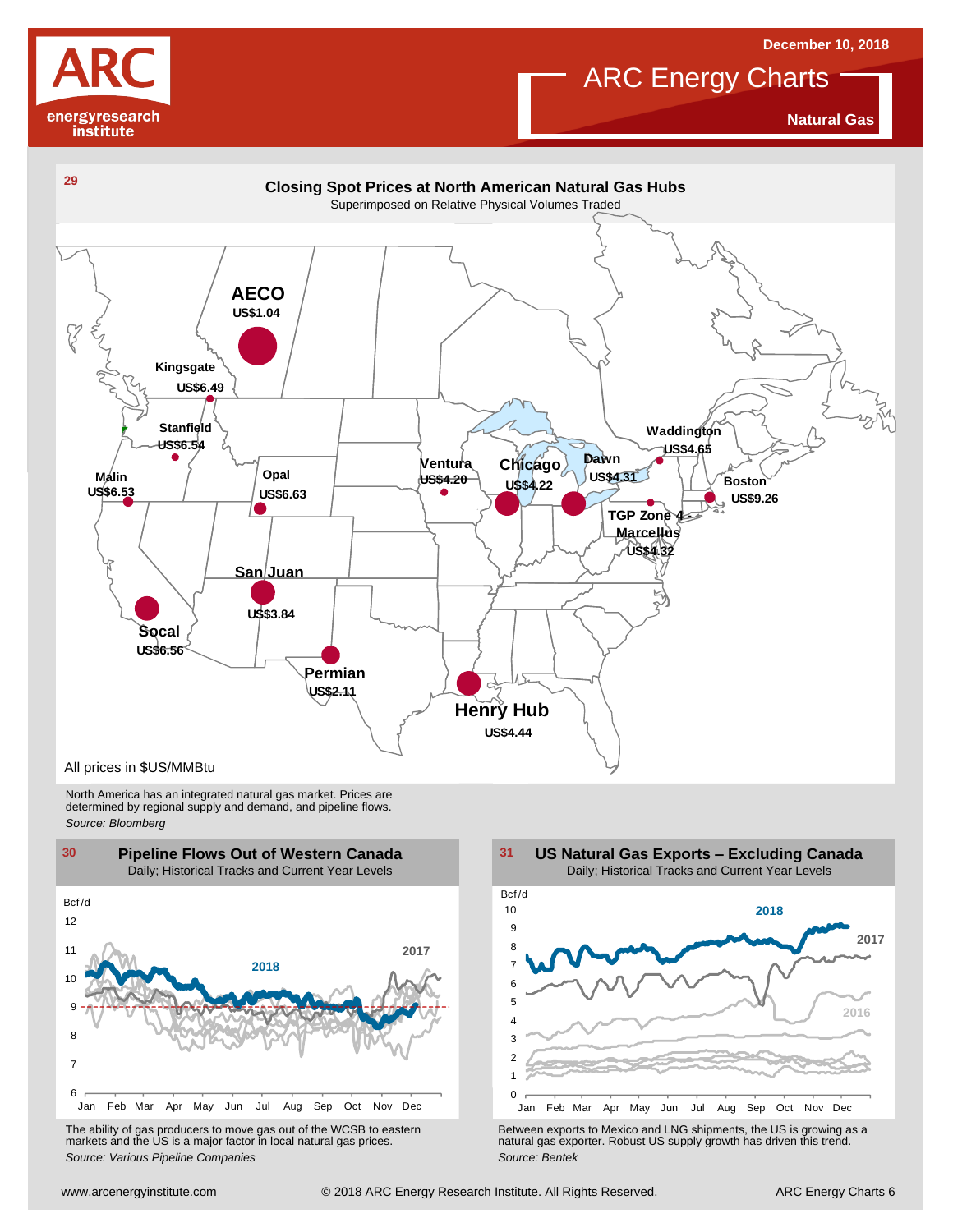# energyresearch institute

## ARC Energy Charts

**Natural Gas**



year is in dark blue.



US production started ramping up in late 2007 and continues to grow year over year. *Source: Bentek*



Weekly gas storage reports provide <sup>a</sup> snapshot of supply and demand. Current year changes are represented by the blue line. Weekly gas storage reports provide a snapshot of supply and demand.<br>
The EIA reports changes in US natural gas inventories held in underground<br>
Source: U.S. Energy Information Administration<br>
Source: U.S. Energy Informatio



Weekly natural gas demand is directly tied to the weather. The current<br>
year is in dark blue.<br>
Source: National Oceanic and Atmospheric Administration<br>
Source: Bentek<br>
Source: Bentek





This includes receipts on the TCPL, Alliance, WestCoast and TransGas pipelines.

**Total Working Natural Gas in US Storage**

*Source: Various Pipeline Companies*

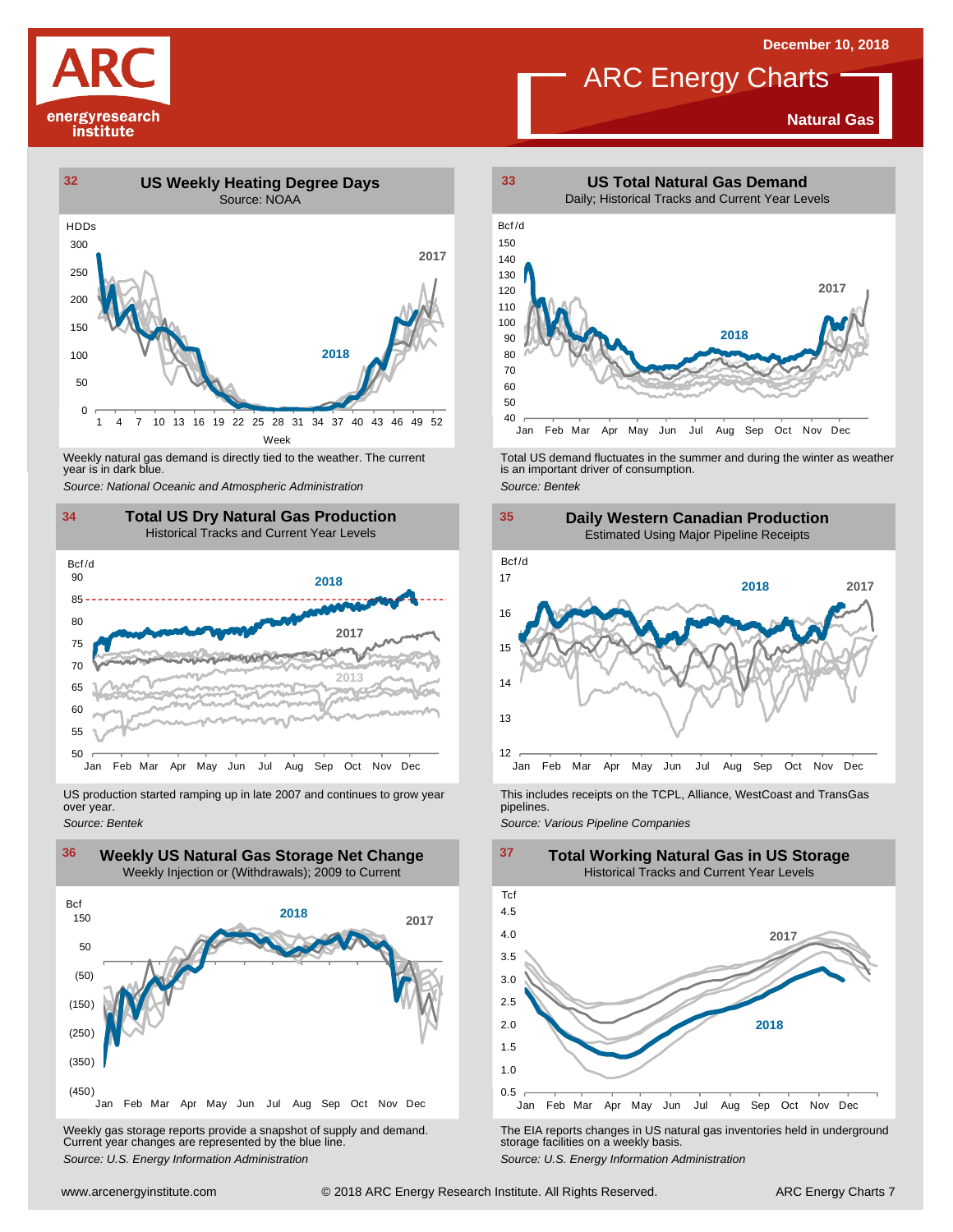

**Natural Gas and Other Indicators**





driven by new oil sands demand and power generation projects.

### **40 41 Weekly Canadian Oil and Gas Drilling Activity** Baker Hughes Average Rig Counts; Rolling 24-Month History



Unlike US drilling activity, Canadian rigs are dispatched seasonally. Capital allocation by operators is driven by views of future oil and gas prices. *Source: Baker Hughes* Tracking US gas drilling by major play provides insight into the composition of US gas supply and growth trends. *Source: Baker Hughes*



Land prices are an important component of F&D costs. In Alberta, sales of petroleum and natural gas rights are held every two weeks. *Source: Alberta Department of Energy*



Alberta natural gas demand has grown steadily in recent years, largely **canada's natural gas storage level provid**es a good metric if the country is driven by new oil sands demand and power generation projects.<br>And the sto



**42 43 Alberta Crown Land Sales – Excluding Oil Sands Canadian Cumulative Well Completions** Current Year *vs* Years Prior





Relative year-over-year drilling activity is highlighted in this chart. Cumulative well completions for the current year are shown in blue. *Source: Daily Oil Bulletin/JWN*